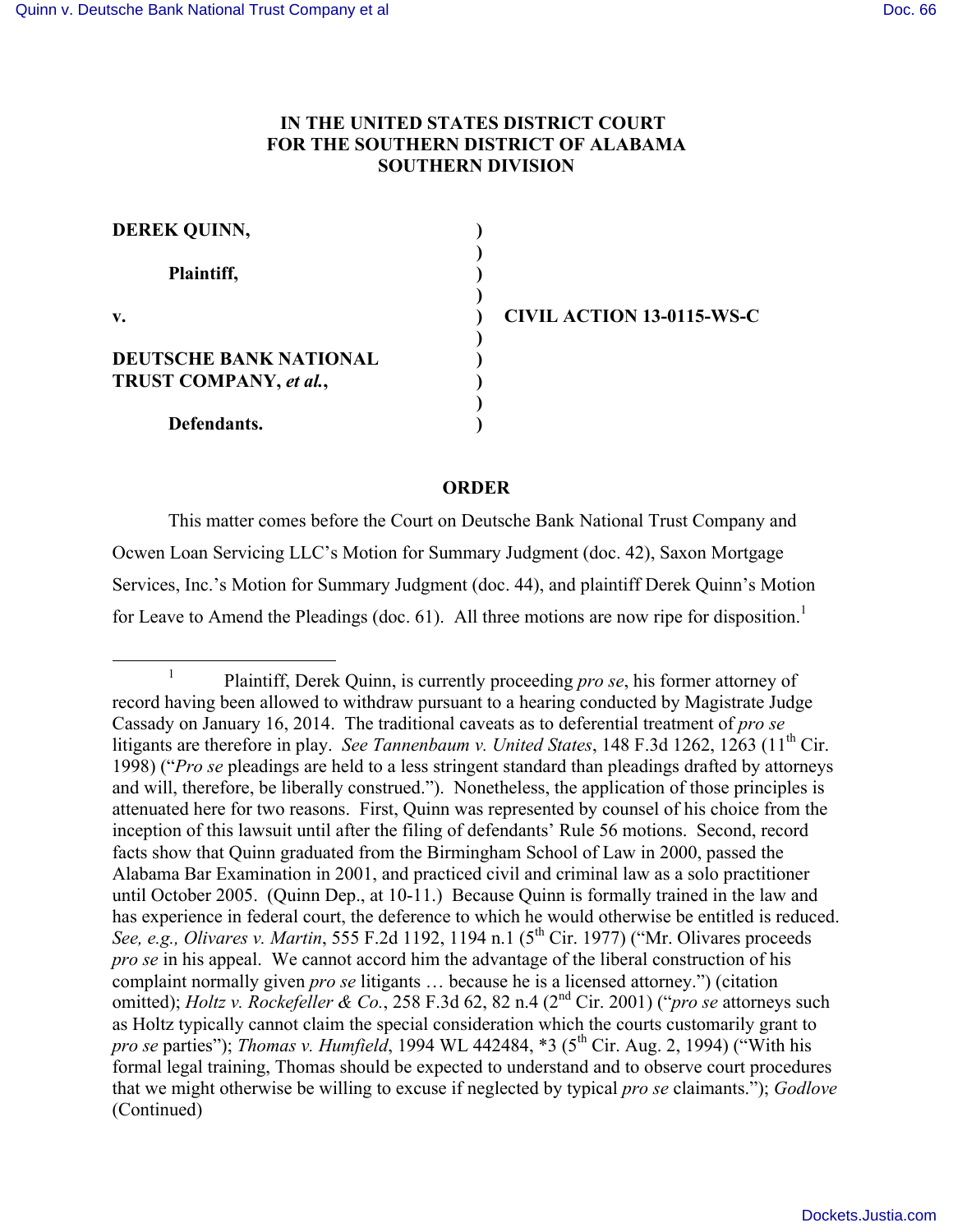#### **I. Relevant Factual and Procedural Background.**

## *A. Record Facts.2*

 $\overline{a}$ 

On February 28, 2007, plaintiff, Derek Quinn, and his wife (nonparty Theresa Quinn) refinanced a mortgage loan for their primary residence, a home on Shannon Lane in Semmes, Alabama. (Anderson Decl. (doc. 45), ¶ 7; Quinn Dep. (doc. 43-1), at 15.) Loan documents reflect that Quinn borrowed \$114,750.00 from Novastar Mortgage, Inc., and executed an adjustable rate, 30-year note at an initial interest rate of 10.35%. (Anderson Decl., ¶ 7 & Exhs. A-B.) On October 26, 2007, defendant Saxon Mortgage Services, Inc. ("Saxon") acquired mortgage servicing rights to the loan. (*Id.*, ¶ 8.) On that date, Saxon notified Quinn that it had acquired the servicing of his loan, and that all payments on or after November 1, 2007 should be sent to Saxon at the address provided. (*Id.*, ¶ 8 & Exh. C.) The October 26 letter specified that "the assignment, sale or transfer of the servicing of the mortgage loan does not affect any term or condition of the mortgage instruments other than terms directly related to the servicing of your loan." (*Id.*, Exh. C at 2.)

Less than a year after Saxon became servicer of his loan, Quinn fell behind on required payments. (Anderson Decl., ¶ 9.) From October 2008 through January 2009, Saxon mailed written notices of default and demands for payment to Ouinn on a monthly basis. (*Id.*, ¶¶ 9-10 &

*v. Bamberger, Foreman, Oswald, and Hahn, 903 F.2d 1145, 1148 (7<sup>th</sup> Cir. 1990) ("Ordinarily,* we treat the efforts of *pro se* applicants gently, but a *pro se* lawyer is entitled to no special consideration.").

<sup>&</sup>lt;sup>2</sup> Court are generally obliged under Rule 56 to construe the record, including all evidence and factual inferences, in the light most favorable to the nonmoving party. *See Skop v. City of Atlanta, GA*, 485 F.3d 1130, 1136 (11<sup>th</sup> Cir. 2007). Thus, plaintiff's evidence (had he presented any) would be taken as true and all justifiable inferences would be drawn in his favor. Here, however, plaintiff has not responded to defendants' Motions for Summary Judgment. Under the Federal Rules of Civil Procedure, when a party "fails to properly address another party's assertion of fact as required by Rule 56(c), the court may … consider the fact undisputed for purposes of the motion" and "grant summary judgment if the motion and supporting materials – including the facts considered undisputed – show that the movant is entitled to it." Rule  $56(e)(2)-(3)$ , Fed.R.Civ.P. Thus, the Court's inquiry with respect to record facts is not whether plaintiff might have disputed facts alleged by defendants on summary judgment, but whether "the motion itself is supported by evidentiary materials." *United States v. One Piece of Real Property Located at 5800 SW 74th Ave., Miami, Fla.*, 363 F.3d 1099, 1101 (11th Cir. 2004).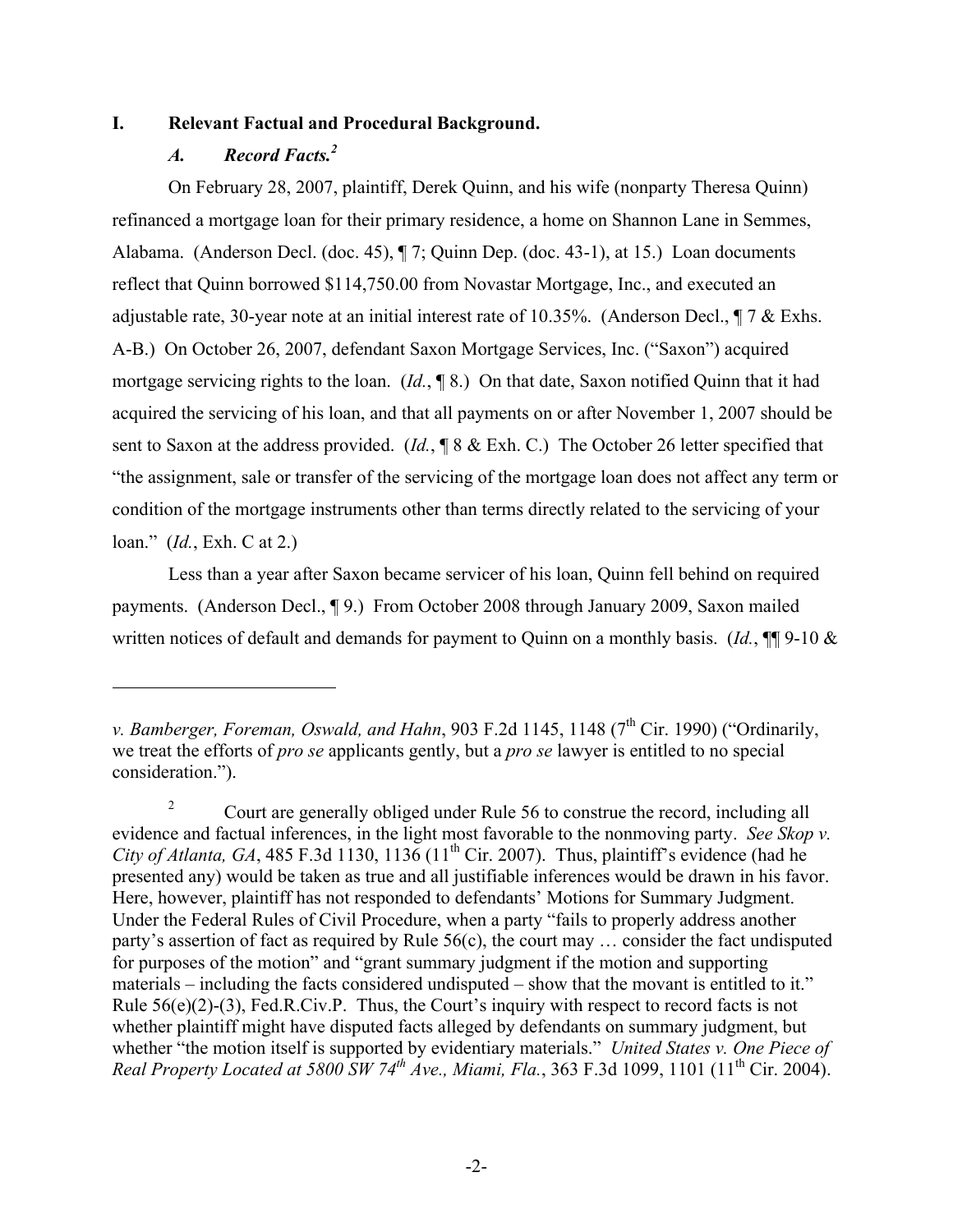Exhs. D-E.) On April 15, 2009, Quinn entered into an agreement with Saxon styled "Formal Repayment Plan" (the "Repayment Plan"). (*Id.*, ¶ 11 & Exh. F.) In this agreement, Quinn expressly "acknowledge[d] that the Note is in default as of this date and Mortgagor is unable to pay the defaulted amount of \$7,479.51 … to bring the note current." (*Id.*, Exh. F.) In consideration for the lender's forbearance from exercising foreclosure and other contractual remedies, Quinn promised to make a \$4,000 lump sum payment to Saxon by April 30, 2009, followed by eight monthly payments of \$1,251.41 due by the end of each month, to get the loan current, before resuming regularly scheduled monthly payments in January 2010. (*Id.*) 3

At first, Quinn honored his obligations under the Repayment Plan. Indeed, he made the \$4,000 downpayment in April 2009, as well as the required repayment installments for the months of May, June, July and August 2009 (albeit the last one was not received by Saxon until September 2, 2009). (Anderson Decl., ¶¶ 15-19.) But Quinn failed to make the \$1,251 installment repayment due by September 30, 2009.  $(Id., \P 20.)^4$  Quinn spoke with a Saxon representative on October 7, 2009 and advised that he would make the payment that day; however, Saxon received no payment from Quinn that day, or in the ensuing days. (*Id.*, ¶¶ 20-23 & Exh. G, at 2.) As of October 15, 2009, Quinn still had not made the September 30, 2009 payment under the Repayment Plan, nor had he provided adequate assurances that payment was imminent. (*Id.*, ¶ 23.) So Saxon sent him a letter that day, stating as follows: "This letter is formal notice to you that you are in default under the terms of the documents creating and securing your Loan." (*Id.*, ¶ 23 & Exh. H.) The October 15 letter notified Quinn that "the Breach must be cured by the close of business on November 12, 2009 by sending a payment

<sup>&</sup>lt;sup>3</sup> The Repayment Plan also provided that (i) failure by Quinn to make timely payments "shall immediately result in this Agreement becoming null and void and shall permit Noteholder to immediately proceed with its remedies, without further notice, including foreclosure;" and (ii) Quinn acknowledged "that the Note and Security Instrument are valid and enforceable, and that all of the terms contained therein remain in full force and effect," and that "the forbearance provided herein shall be without prejudice to the Noteholder's right to exercise its power of sale or exercise any other rights and remedies under the Note and Security Instrument." (Anderson Decl.,  $\P$  11, Exh. F, at  $\S$  6, 9.)

<sup>&</sup>lt;sup>4</sup> This omission was documented in Saxon's internal records with an entry on September 30, 2009, bearing the notation, "promise plan 11 broken 09/30/09 promise DT 09/30/09." (Anderson Decl., Exh. G, at 3.)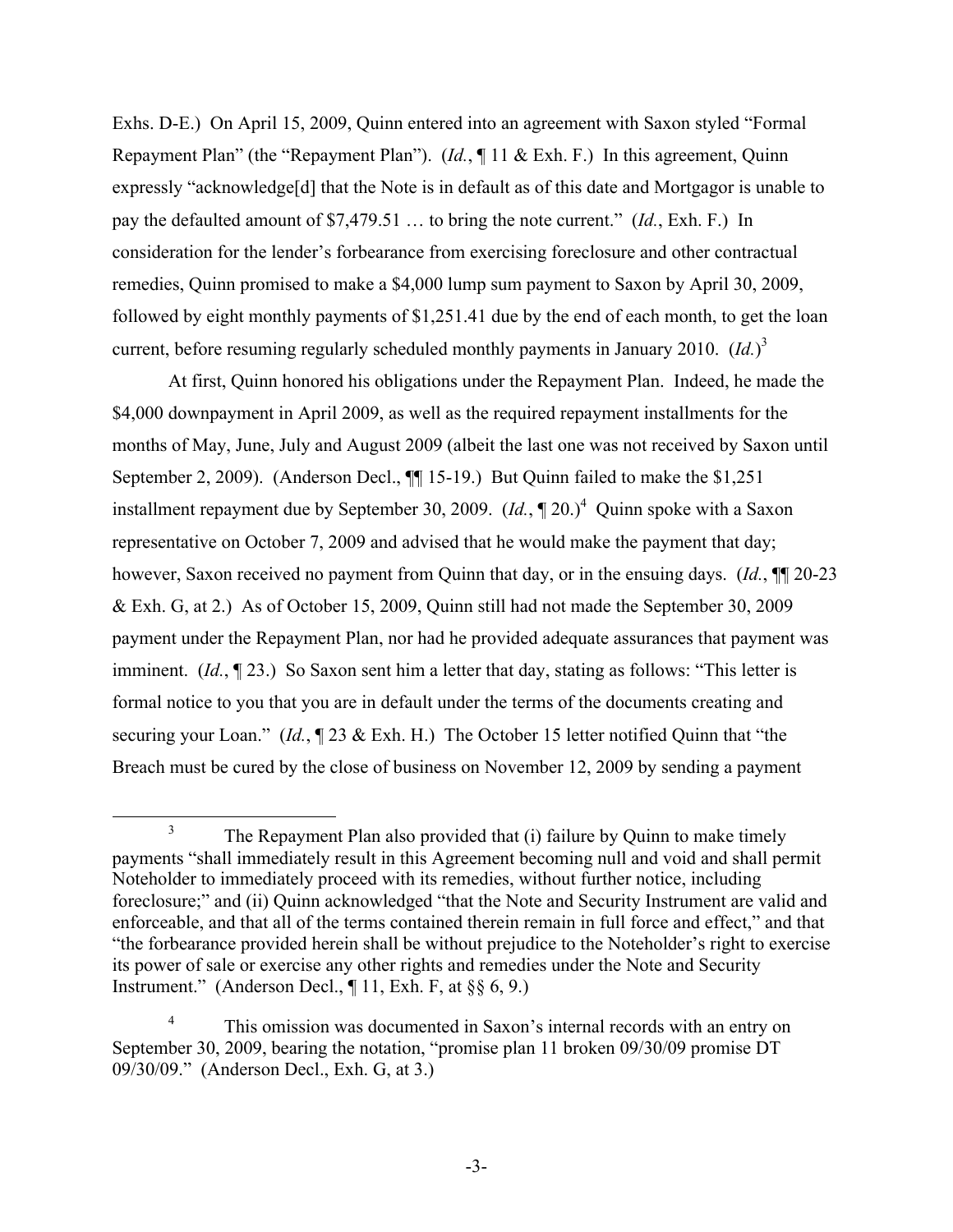made payable to Saxon Mortgage Services, Inc. in the sum of \$6,267.82," failing which Saxon may accelerate the entire loan "without further demand and may invoke foreclosure proceedings, which will result in your loss of the Property." (*Id.*)

During the next several weeks, Quinn had multiple telephonic communications with Saxon representatives. In those calls, Saxon repeatedly advised Quinn that the Repayment Plan had been canceled because of his breach and Quinn repeatedly promised to send specific sums of money to Saxon by specific dates, then failed to follow through. (Anderson Decl., ¶¶ 25-32.) Despite his promises to the contrary, Quinn's only transfer to Saxon between October 15, 2009 and November 29, 2009 was a \$575 payment (applied to the amount due for August 2009 under the original loan documents) on October 19. (*Id.*) On November 30, 2009, Quinn made a payment of \$1,188.40 to Saxon to cover the amount originally due for September 2009. (*Id.*, ¶ 33.) That was the last payment Saxon ever received from Quinn. (*Id.*, ¶ 34.) Despite Quinn's noncompliance with the Repayment Plan and the defaulted status of his loan (as evidenced by the October 15 letter), Saxon applied all payments that Quinn did make to the loan, and transmitted to Quinn a written payment history in May 2010 at his request to document same. (*Id.*, ¶¶ 35, 37 & Exh. J.)

On November 16, 2009, Saxon sent a letter to Quinn at his residence address in Semmes, Alabama to advise him that, "[e]ffective on December 1, 2009, the servicing of your mortgage loan will be transferred from Saxon to OCWEN LOAN SERVICING, LLC." (*Id.*, ¶ 30 & Exh. I.) The November 16 letter instructed Quinn that Saxon would no longer accept payments on his loan after November 30, 2009, and that all payments due on or after December 1, 2009 should be sent to Ocwen at the address provided.  $(Id.)^5$  Saxon never serviced Quinn's loan after December 1, 2009, and never foreclosed on Quinn's home. (*Id.*, ¶ 36.)

By the time Ocwen became the servicer of Quinn's loan on December 1, 2009, his payments were already delinquent and his loan was already in default, as described *supra*.

<sup>&</sup>lt;sup>5</sup> Defendant Ocwen is the loan servicer for defendant Deutsche Bank as Trustee for the Registered Holders of Novastar Mortgage Funding Trust, Series 2007-2 Novastar Home Equity Loan Asset Backed Certificates, Series 2007-2. (Ortwerth Aff. (doc. 43-3), ¶¶ 2-3.) Accordingly, Quinn's claims in this litigation against Ocwen and Deutsche Bank are factually intertwined, inasmuch as Ocwen's acts and omissions in servicing his loan were taken in its capacity as loan servicer for Deutsche Bank.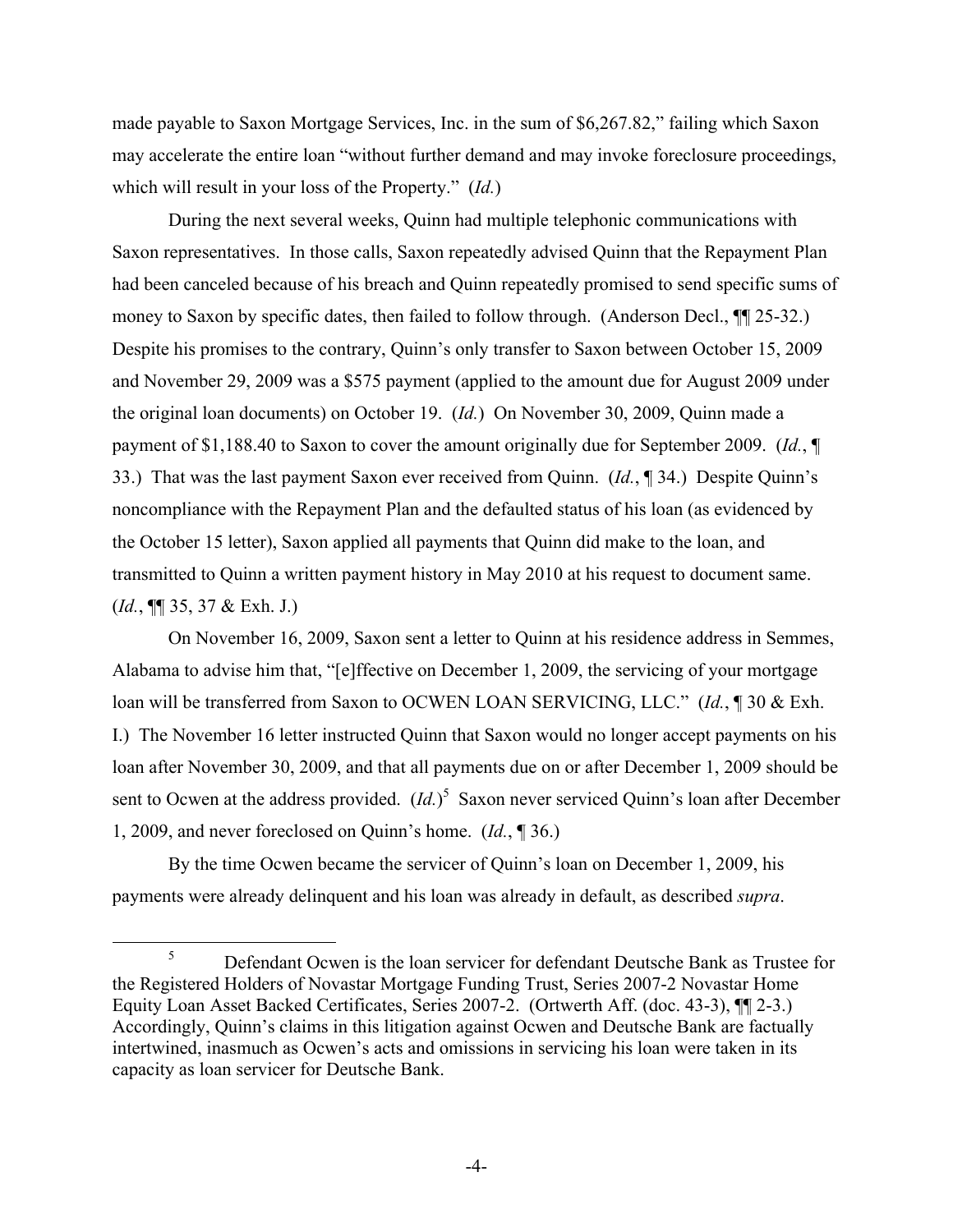(Ortwerth Aff. (doc. 43-3), ¶ 6.) In telephonic contacts with Ocwen in early 2010, Quinn insisted that payment on his loan was current and blamed Saxon for the loan documentation and records showing otherwise. (Doc. 43-3, at 43-44.) Be that as it may, Ocwen received no funds from Quinn until February 11, 2010, when he submitted two payments, one in the amount of \$1,088.00 and the other in the amount of \$1,088.01. (Ortwrth Aff., ¶ 7; doc. 43-3, at 43.) Even after crediting those funds, Ocwen's records showed that Quinn's account had a past-due amount of \$6,320.82, plus a currently due amount of \$1,117.23, for a total amount owed of \$7,438.05. (Doc. 43-3, at 43.) In the following weeks, Quinn made no further payments on the loan, and multiple certified mailings from Ocwen to Quinn were returned as "unclaimed." Ultimately, Ocwen initiated foreclosure on March 21, 2010. (*Id.* at 41-43.) On April 12, 2010, Quinn attempted to make a monthly installment payment to Ocwen in the amount of \$1,160.00; however, Ocwen refused to accept it because the loan was in default and the proffered funds were insufficient to bring Quinn's account current. (Ortwerth Aff.,  $\P$  7 & Exh. A; doc. 43-3, at 41.) Quinn never became current on his loan payments to Ocwen. (Ortwerth Aff., ¶ 8.)

After more than two years of failed negotiations and communications between Quinn and Ocwen, the parties proved unwilling or unable to resolve their dispute. When Ocwen announced plans to proceed with a foreclosure sale on Quinn's home on August 30, 2012, Quinn commenced this lawsuit in an effort to halt the foreclosure sale and obtain damages. The foreclosure sale was averted, at least temporarily; however, the underlying dispute remains ongoing.

#### *B. Procedural History.*

On or about August 28, 2012, Quinn (by and through retained counsel of his choosing) filed a Complaint against Deutsche Bank National Trust Company, Novastar Mortgage Funding Trust, Series 2007-2, Ocwen Loan Servicing, LLC, and Saxon Mortgage Services, Inc. in the Circuit Court of Mobile County, Alabama. The Complaint interposed the following state-law causes of action: (i) a claim for declaratory relief (requesting a declaration that Quinn "was never in default on his mortgage payments to Defendants, or, in the alternative, that any default by Plaintiff was caused by Defendants' error") (Count One); (ii) a claim for injunctive relief (seeking to enjoin Deutsche Bank from selling the property on August 30, 2012) (Count Two); (iii) a claim for accounting (requesting that defendants provide a detailed accounting of Quinn's mortgage loan from the outset of their involvement in the mortgage) (Count Three); (iv) a claim

-5-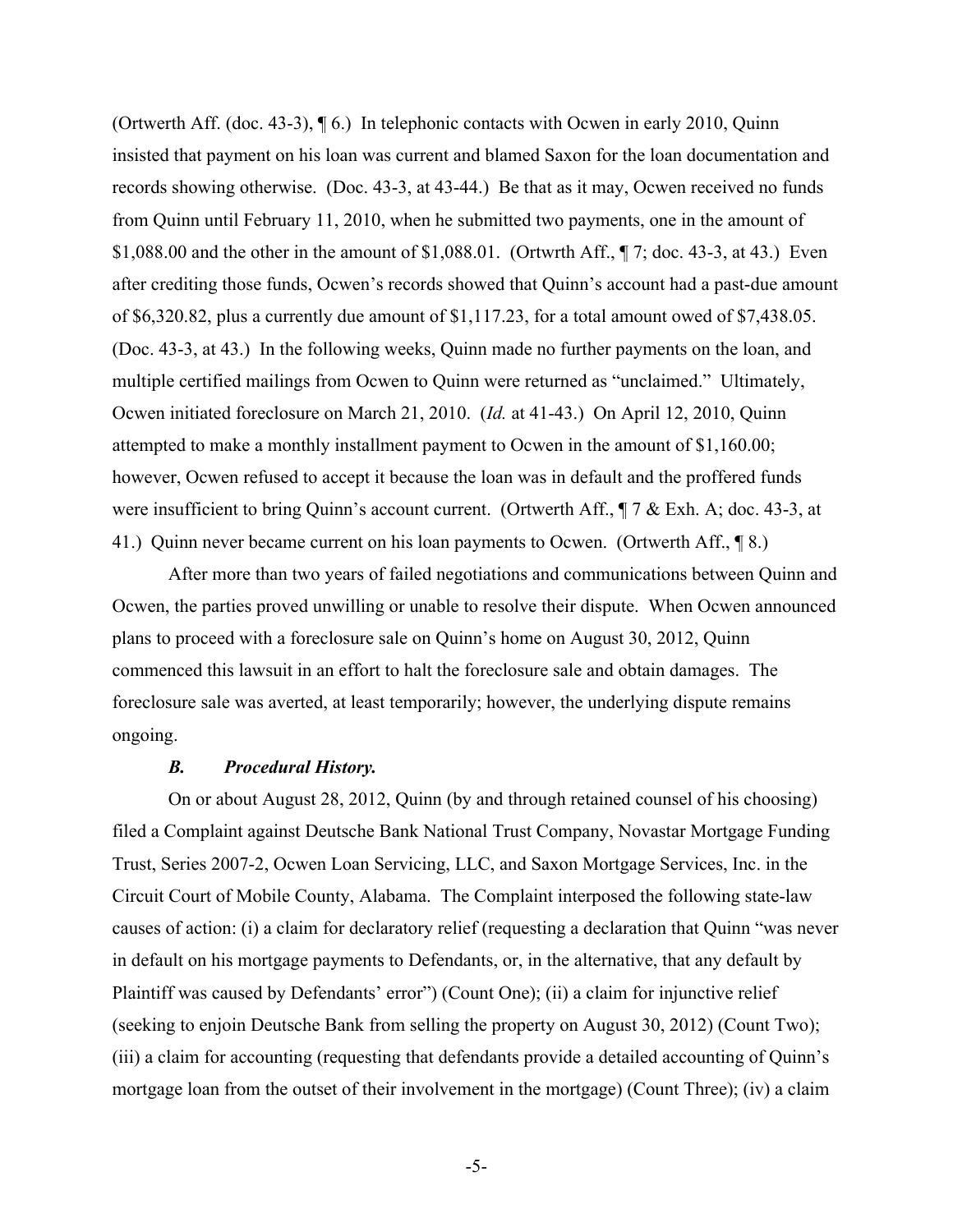for negligence (alleging that defendants breached "a duty to accept and apply Plaintiff's mortgage payments toward principal and interest on Plaintiff's loan") (Count Four); and (v) a claim for wantonness (alleging that defendants' negligent failure to accept and apply Quinn's mortgage payments was "carried out consciously and knowingly by the Defendants with reckless disregard for the consequences"). No other causes of action were asserted in the Complaint.

On March 8, 2013, defendant Saxon (with consent of the other defendants) filed a Notice of Removal (doc. 1) removing Quinn's suit to this District Court. Federal subject matter jurisdiction was predicated on, *inter alia*, diversity jurisdiction pursuant to 28 U.S.C. § 1332, insofar as Quinn is a citizen of Alabama, each named defendant is a citizen of a state or states other than Alabama for diversity purposes, and the amount in controversy exceeds the \$75,000 jurisdictional limit because the appraised market value of Quinn's property (foreclosure of which is at issue in the suit) was \$91,900. Plaintiff did not seek remand of this action to state court, and this case has been pending in this District Court for approximately one year.

On April 29, 2013, Magistrate Judge Cassady entered a Rule 16(b) Scheduling Order (doc. 10), providing, in relevant part, that "[m]otions for leave to amend the pleadings and to join other parties must be filed not later than **July 15, 2013**." (Doc. 10, ¶ 4.) That deadline passed without plaintiff seeking leave to amend the Complaint. At no time prior to the close of discovery in December 2013, or defendants' filing of their Motions for Summary Judgment in January 2014, did plaintiff ever request leave to amend his Complaint. On February 26, 2014, however, long after briefing had concluded on the Rule 56 Motions, Quinn filed a Motion to Amend the Pleadings (doc. 61), whereby he seeks to interpose brand-new causes of action against defendants on theories of breach of contract (Count Six), conversion (Count Seven), fraud / misrepresentation (Count Eight), and unfair dealing and deceptive trade practices (Count Nine). Defendant Saxon has filed a response (doc. 63) opposing this request on various grounds. Defendants Ocwen and Deutsche Bank have expressly joined in Saxon's opposition. (*See* doc. 65.) Plaintiff filed a reply (doc. 64) in support of his Motion to Amend on March 10, 2014.

On January 10, 2014, defendants Deutsche Bank and Ocwen jointly filed a Motion for Summary Judgment, and defendant Saxon filed a separate Motion for Summary Judgment.<sup>6</sup> The

 <sup>6</sup> Plaintiff's claims against defendant Novastar were previously dismissed on a stipulation of the parties. (*See* docs. 32, 33.) Moreover, while the Complaint references (Continued)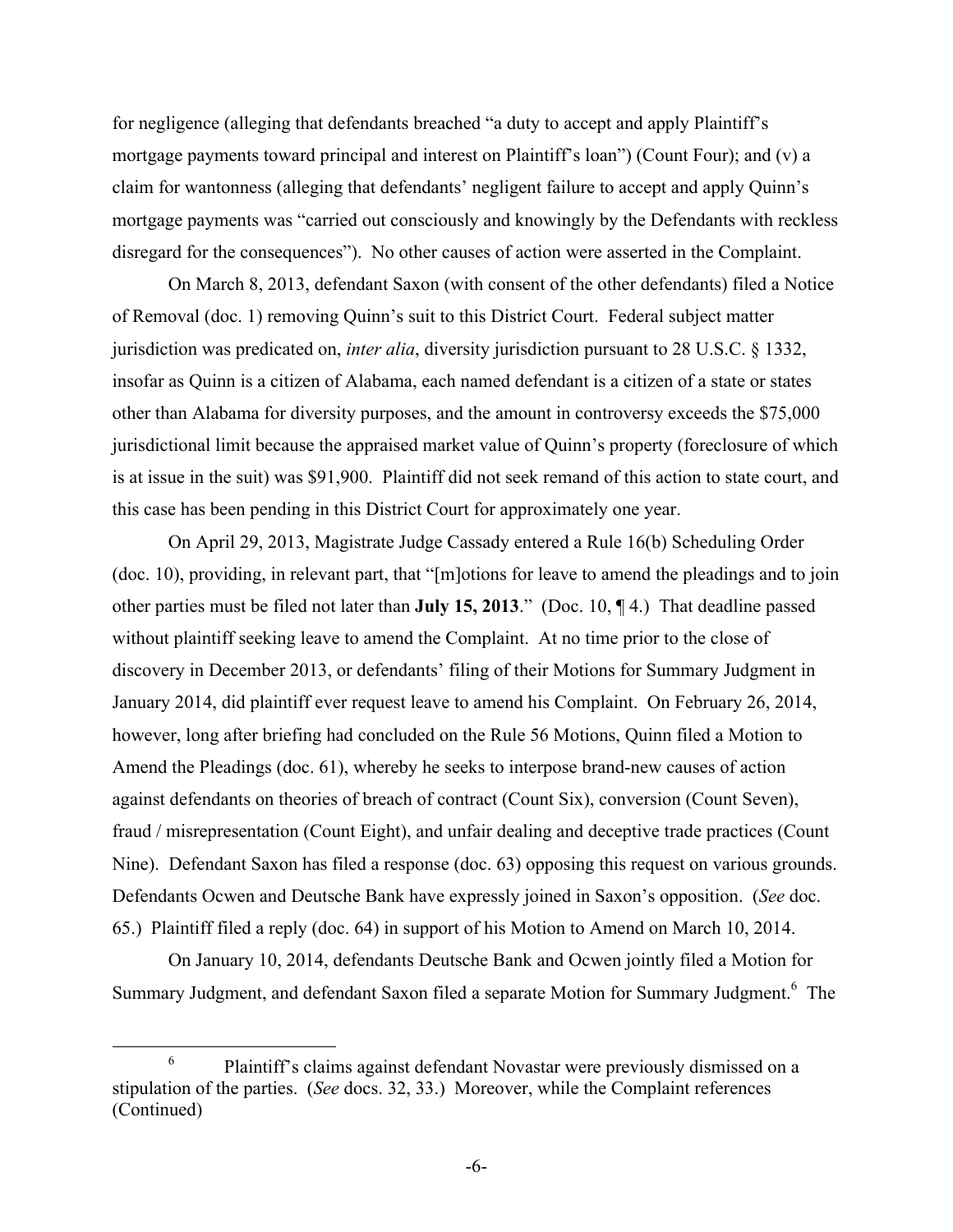Court fixed a briefing schedule for those Rule 56 Motions, pursuant to which plaintiff's responses were due by February 7, 2014. (*See* doc. 47.) Plaintiff did not file timely responses; rather, he requested an enlargement of time six days after the response deadline had passed. Via a pair of Orders (docs. 57, 60) dated February 17, 2014 and February 25, 2014, the Court carefully considered and denied Quinn's request for extension and request for reconsideration upon denial of extension.<sup>7</sup> As such, both Motions for Summary Judgment have been taken under submission on the present record, without briefing by plaintiff.

# **II. Plaintiff's Motion to Amend Pleadings.**

 $\overline{a}$ 

The threshold defect in plaintiff's Motion to Amend the Pleadings is that it was filed more than seven months after the deadline fixed in the Rule 16(b) Scheduling Order for such motions. The scheduling order deadline is neither aspirational nor advisory. In that regard, the Federal Rules of Civil Procedure provide that scheduling order deadlines "may be modified only for good cause and with the judge's consent." Rule  $16(b)(4)$ , Fed.R.Civ.P. $8$  The "good cause"

<sup>&</sup>quot;Fictitious Parties A through C," fictitious party pleading is generally improper in federal court. *See Richardson v. Johnson*, 598 F.3d 734, 738 (11<sup>th</sup> Cir. 2010) ("As a general matter, fictitiousparty pleading is not permitted in federal court."); *CSX Transportation, Inc. v. United Transp. Union*, 2007 WL 1643172, \*1 n.1 (11<sup>th</sup> Cir. June 7, 2007) ("the Federal Rules do not authorize suit against fictitious parties"). Thus, Deutsche Bank, Ocwen and Saxon are the only remaining defendants in this action, and all three have moved for summary judgment.

<sup>7</sup> The February 17 and 25 Orders denied Quinn's requests for relief from the briefing schedule, notwithstanding his newly *pro se* status, for the following reasons: (i) Quinn's motion for extension was predicated on a representation that he had been unaware of the existence of defendants' Rule 56 Motions until February 13, 2014 (after the response deadline had passed), but a January 16 hearing recording reveals that Judge Cassady repeatedly and pointedly referenced the pendency of those motions in remarks to Quinn; (ii) an Order entered by Judge Cassady prior to the briefing deadline had expressly reminded Quinn of that deadline, yet by his own admission Quinn did not read that Order for two weeks after he received it; (iii) Quinn (who had formerly been a lawyer and had practiced law for four years, including appearances in federal court) admittedly made no attempt to review the docket sheet to ascertain the pending motions and deadlines for nearly a month after Judge Cassady explained that Quinn was to proceed *pro se* unless or until he retained new counsel.

<sup>&</sup>lt;sup>8</sup> *See also Mann v. Taser Int'l, Inc.*, 588 F.3d 1291, 1312 (11<sup>th</sup> Cir. 2009) (where motion to amend came long after scheduling order deadline, "Plaintiffs were required to show good cause under Federal Rule of Civil Procedure 16(b)."); *Southern Grouts & Mortars, Inc. v.*   $3M$  Co., 575 F.3d 1235, 1241 (11<sup>th</sup> Cir. 2009) ("A plaintiff seeking leave to amend its complaint (Continued)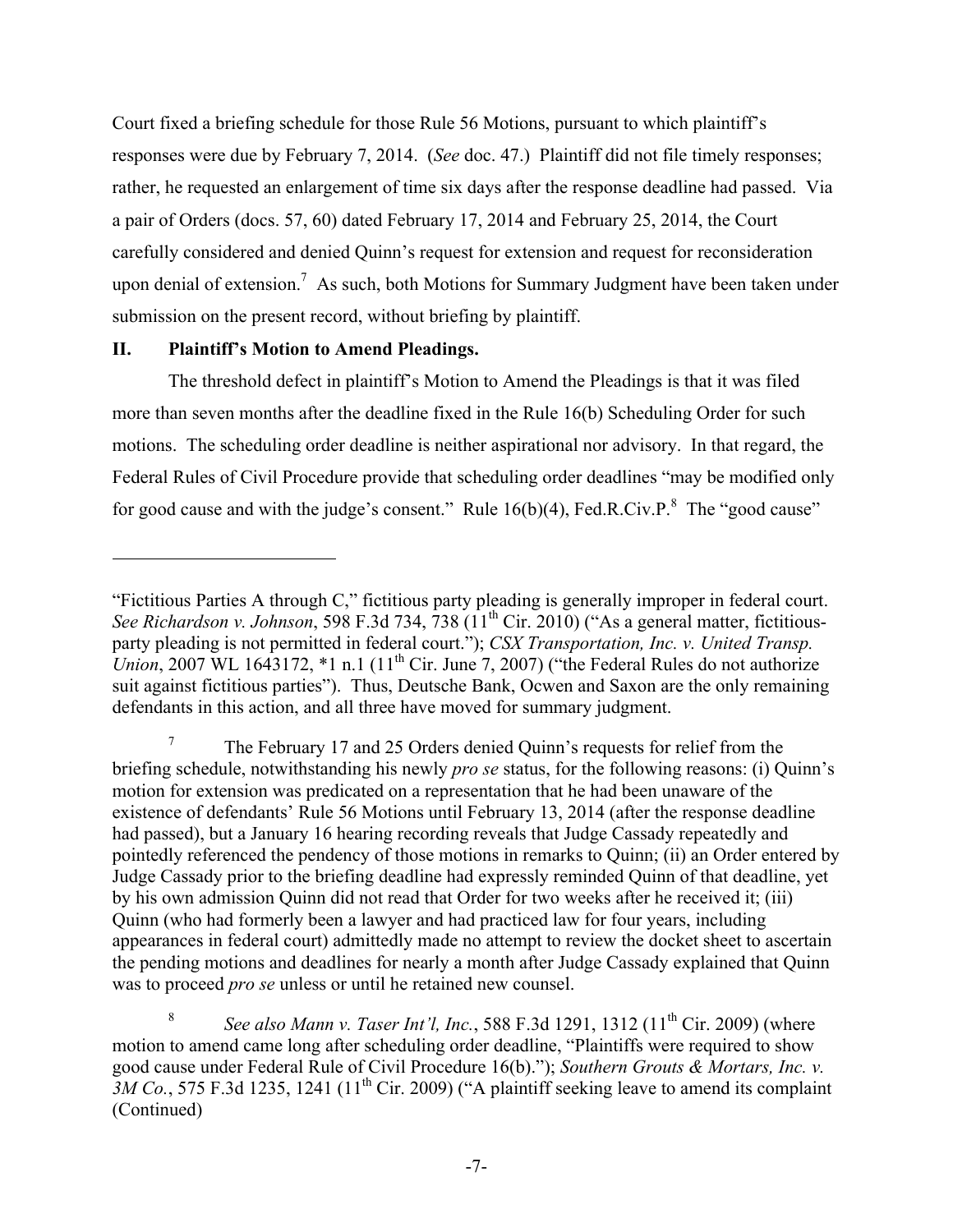standard "precludes modification unless the schedule cannot be met despite the diligence of the party seeking the extension." *Sosa v. Airprint Systems, Inc.*, 133 F.3d 1417, 1418 (11<sup>th</sup> Cir. 1998) (citation and internal quotation marks omitted); *see also Romero v. Drummond Co.*, 552 F.3d 1303, 1319 (11<sup>th</sup> Cir. 2008) ("To establish good cause, the party seeking the extension must have been diligent."). This rule is strictly enforced, particularly where, as here, nonmovants object to the proposed amendment as untimely under the applicable scheduling order.<sup>9</sup>

In an attempt to meet his burden under Rule  $16(b)(4)$ , Quinn places the blame squarely on his former attorney, who filed a motion to withdraw on January 6, 2014 (*see* doc. 40) that Judge Cassady granted at a hearing conducted on January 16, 2014. Specifically, Quinn maintains that he "was not in charge of his case when the original complaint was filed," that his attorney "refused to address all issues" that Quinn wanted in the Complaint, that "Quinn disagreed" with his lawyer, but that Quinn "was not allowed to perform any legal work on this case" until after his attorney withdrew from the representation in January 2014. (Doc. 61, ¶¶ 1-2.) Quinn further claims that his attorney "left [him] in the dark until late November 2013," and lambastes his former counsel's "mistakes and laziness." (Doc. 64, ¶¶ 3, 5.)

Such a showing falls well short of the requisite "good cause." As a general proposition, it is a cornerstone of our representative system of advocacy that a litigant is bound by all acts and omissions of his freely selected agent. *See, e.g., Link v. Wabash R. Co.*, 370 U.S. 626, 633-34, 82 S.Ct. 1386, 8 L.Ed.2d 734 (1962) ("Petitioner voluntarily chose this attorney as his representative in the action, and he cannot now avoid the consequences of the acts or omissions

 $\overline{a}$ 

after the deadline designated in a scheduling order must demonstrate 'good cause' under Fed.R.Civ.P. 16(b).").

<sup>9</sup> *See, e.g., Rogers v. Hartford Life and Acc. Ins. Co.*, 2012 WL 2395194, \*1 n.3 (S.D. Ala. June 22, 2012) ("[A] scheduling order is not a frivolous piece of paper, idly entered, which can be cavalierly disregarded by counsel without peril. … Disregard of the order would undermine the court's ability to control its docket, disrupt the agreed-upon course of the litigation, and reward the indolent and the cavalier.") (citation omitted); *Will-Burn Recording & Pub. Co. v. Universal Music Group Records*, 2009 WL 1118944, \*2 n.5 (S.D. Ala. Apr. 27, 2009) ("Particularly where a nonmovant objects to a proposed amendment as untimely under the applicable scheduling order, this Court has strictly applied the Rule 16(b) 'good cause' standard to belated amendments to the pleadings.").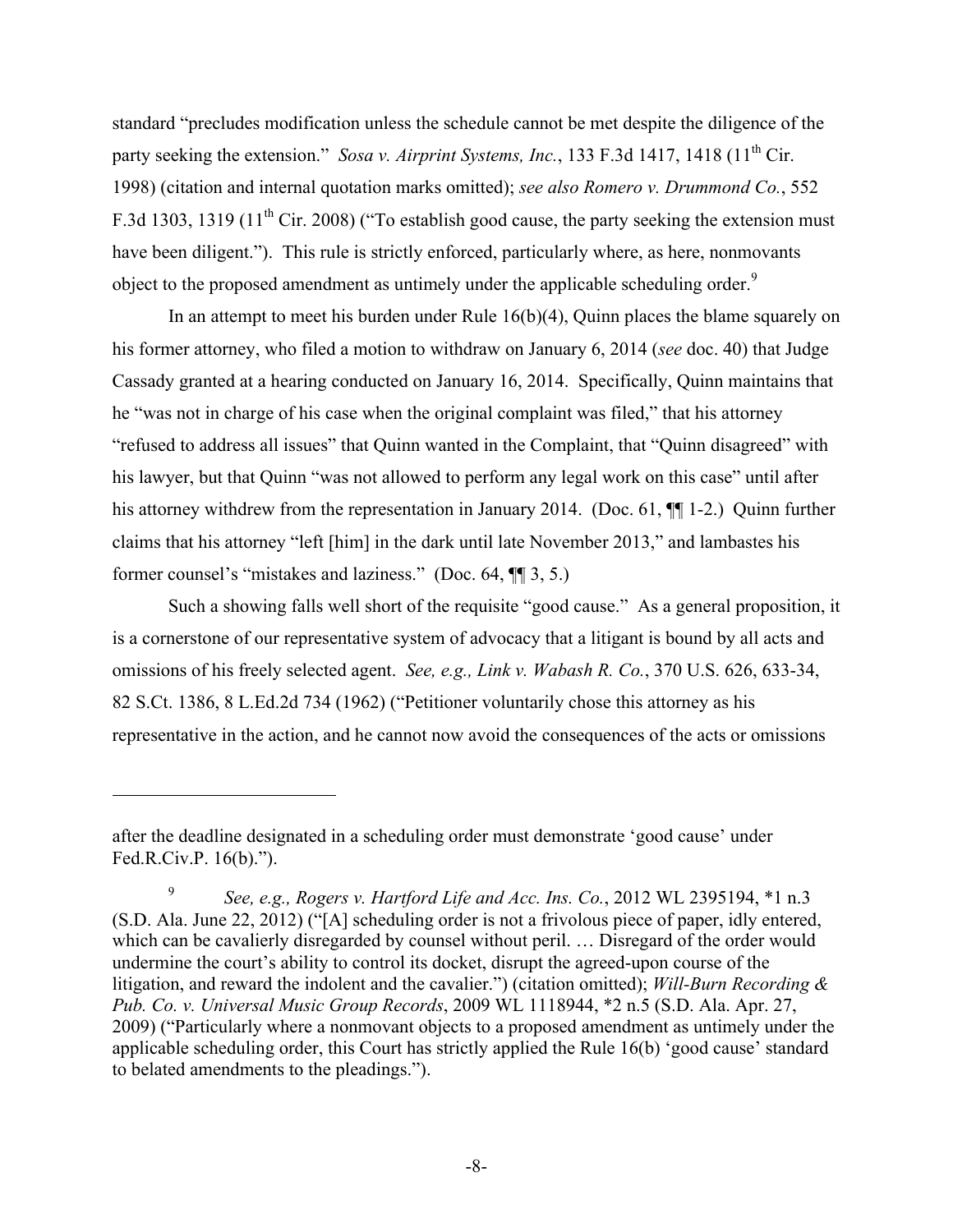of this freely selected agent.").<sup>10</sup> Simply put, "[a] party cannot avoid the consequences of the acts or omissions of his voluntarily selected 'lawyer-agent.'" *Shuler v. Ingram & Associates*, 2011 WL 4495624,  $*3$  (11<sup>th</sup> Cir. Sept. 29, 2011) (citation omitted). More specifically, federal courts resist litigants' efforts to derive "good cause" for Rule 16(b)(4) purposes from mere disagreement with the strategy decisions of prior counsel. *See Scott v. New York City Dep't of Correction*, 2011 WL 5176580,  $*1$  ( $2<sup>nd</sup>$  Cir. Nov. 2, 2011) (no abuse of discretion in lower court's conclusion "that the apparent negligence of Scott's former attorney was not sufficient to establish 'good cause' for amending the scheduling order").<sup>11</sup>

On this record, the Court readily concludes that Quinn has not established "good cause" under Rule 16(b)(4) to reopen the long-expired deadline for seeking leave to amend the pleadings. Plaintiff's *pro se* status does not excuse his noncompliance with the rule. *See* Local Rule 83.9(b) ("All litigants proceeding *pro se* shall be bound by and comply with all local rules of this Court, and the Federal Rules of Civil and Criminal Procedure, unless otherwise excused from operation of the rules by court order."); *Loren v. Sasser*, 309 F.3d 1296, 1304 (11<sup>th</sup> Cir. 2002) ("Despite construction leniency afforded *pro se* litigants, we nevertheless have required them to conform to procedural rules."). Nor is it accurate for plaintiff to accuse this Court of believing "that Quinn is some super-law person who can transcend time and law and make things

<sup>&</sup>lt;sup>10</sup> *See also Young v. City of Palm Bay, Fla.*, 358 F.3d 859, 864 (11<sup>th</sup> Cir. 2004) ("the Supreme Court has said that clients are to be held accountable for the acts and omissions of their attorneys"); *Barger v. City of Cartersville, Ga.*, 348 F.3d 1289, 1295 (11th Cir. 2003) ("the attorney's omission is no panacea" because a contrary ruling would be tantamount to "visiting the sins of plaintiff's lawyer upon the defendant") (citation omitted); *Shuler v. Ingram & Associates*, 2011 WL 4495624,  $*3$  (11<sup>th</sup> Cir. Sept. 29, 2011) (plaintiffs' argument "that they should not be held responsible for their former attorneys' admissions in their opposition brief … is without merit because a litigant is generally bound by all acts and omissions of his attorney").

<sup>11</sup> *See also Marlowe Patent Holdings LLC v. Dice Electronics, LLC*, 293 F.R.D. 688, 701 (D.N.J. 2013) ("*Ex post facto* disagreement with strategic decisions of counsel, made in the course of litigation, does not constitute good cause."); *Alexander v. Westbury Union Free School Dist.*, 829 F. Supp.2d 89, 118 (E.D.N.Y. 2011) ("To find good cause simply on the basis of new counsel would be to allow a party to manufacture good cause at any time simply by switching counsel.") (citations and internal quotation marks omitted); *Buchanan County, Virginia v. Blankenship*, 545 F. Supp.2d 553, 555 n.2 (W.D. Va. 2008) ("The defendants have recently obtained new counsel, but that alone is insufficient reason for ignoring the scheduling deadlines.").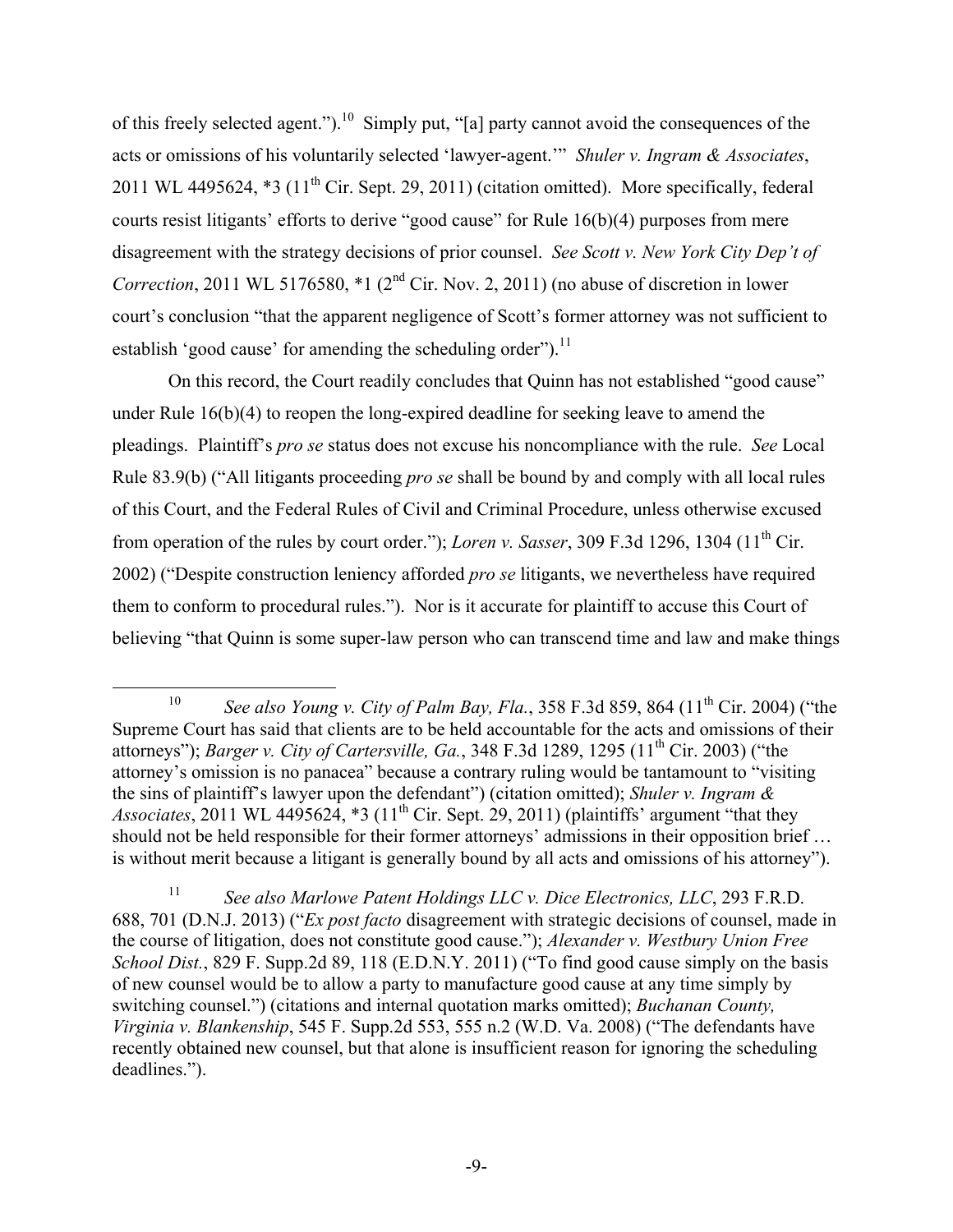happen out of thin air." (Doc. 64, at 4.) What is accurate is that Quinn is legally bound by the acts and omissions of his former attorney in this lawsuit. He cannot turn back the hands of time to restart this litigation anew – all to the undue prejudice of opposing parties and excessive delay in this litigation – simply because he disagrees with what his ex-lawyer did or did not do whilst Quinn's gaze was averted. Accordingly, the Motion for Leave to Amend the Pleadings (doc. 61) is **denied**. 12

## **III. Defendants' Motions for Summary Judgment.**

## *A. Summary Judgment Standard.*

Summary judgment should be granted only "if the movant shows that there is no genuine dispute as to any material fact and the movant is entitled to judgment as a matter of law." Rule 56(a), Fed.R.Civ.P. The party seeking summary judgment bears "the initial burden to show the district court, by reference to materials on file, that there are no genuine issues of material fact that should be decided at trial." *Clark v. Coats & Clark, Inc.*, 929 F.2d 604, 608 (11<sup>th</sup> Cir. 1991). Once the moving party has satisfied its responsibility, the burden shifts to the non-movant to show the existence of a genuine issue of material fact. *Id.* "If the nonmoving party fails to make

<sup>&</sup>lt;sup>12</sup> Even if Quinn had shown good cause for modification of the Scheduling Order, comporting with Rule 16(b)(4), the Court would still deny the Motion for Leave to Amend under the traditional Rule 15 analysis. *See Sosa*, 133 F.3d at 1419 (explaining that both Rule 16(b) and Rule 15(a) must be satisfied before a litigant will be allowed to amend its pleading after the scheduling order deadline). It is well-settled that, even under the lenient Rule 15 standard, leave to amend pleadings is properly denied where the amendment would cause undue prejudice for the opposing party. *See, e.g., Mann v. Palmer*, 713 F.3d 1306, 1316 (11th Cir. 2013) ("Although leave to amend shall be freely given when justice so requires, a motion to amend may be denied on numerous grounds such as … undue prejudice to the defendants") (citation omitted); *Corsello v. Lincare, Inc.*,  $428$  F.3d 1008, 1014 ( $11<sup>th</sup>$  Cir. 2005) (district court need not allow amendment "where allowing amendment would cause undue prejudice to the opposing party") (citation omitted). The undue prejudice to defendants in this case would be clear. They conducted discovery and prepared summary judgment motions on the express understanding that Quinn was bringing a certain constellation of claims against them. For Quinn now to be allowed to expand those claims – after discovery has closed, after the summary judgment deadline has passed, and after defendants have gone to considerable effort and expense to litigate and brief the original set of claims – would plunge this case into turmoil. Through no fault of their own, defendants would be placed in the untenable position of having an imminent trial setting as to brand new causes of action that they have not been able to explore via discovery or attack via dispositive motion. This outcome would plainly work undue prejudice on defendants, justifying denial of the amendment even under liberal Rule 15(a) principles.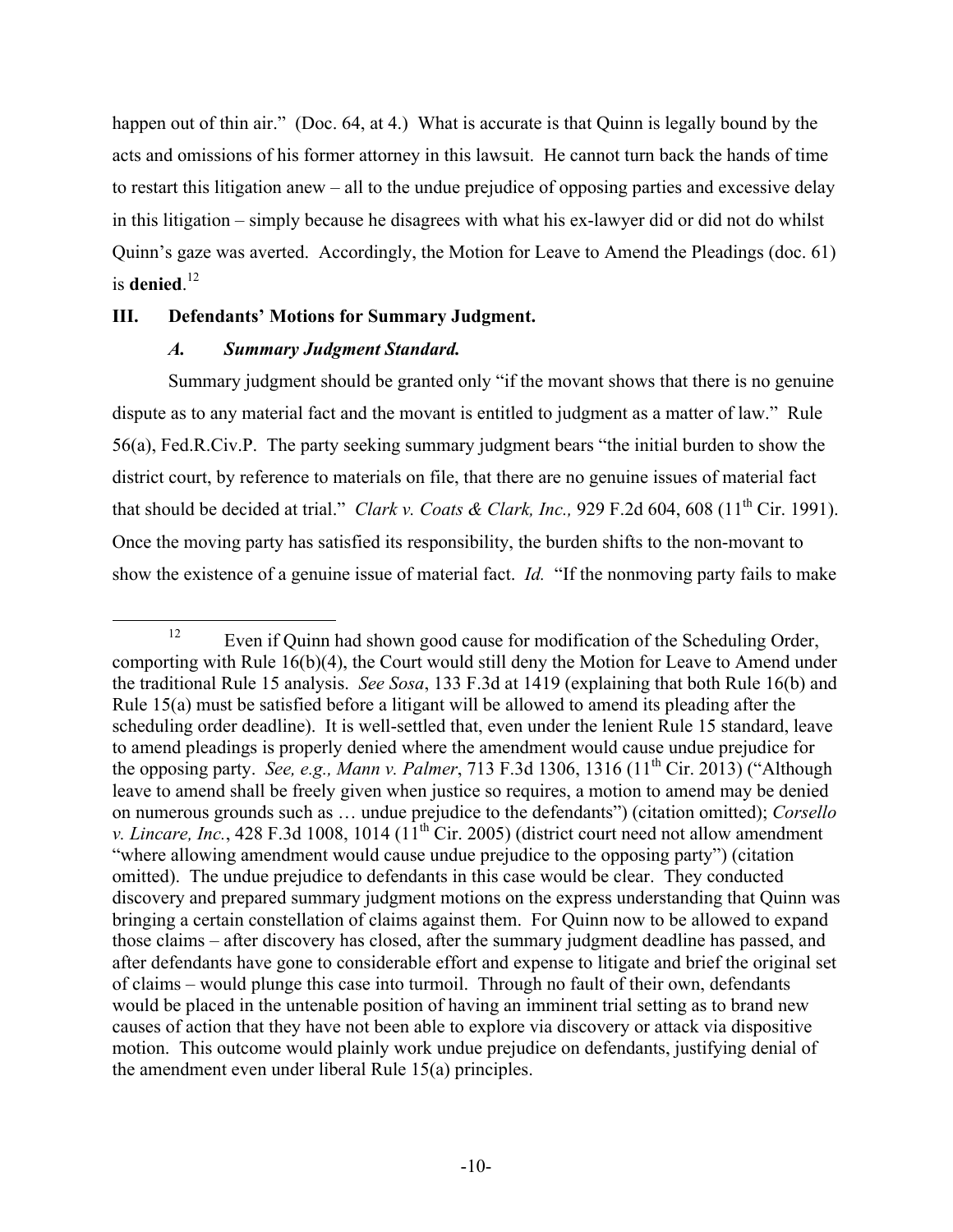'a sufficient showing on an essential element of her case with respect to which she has the burden of proof,' the moving party is entitled to summary judgment." *Id.* (quoting *Celotex Corp. v. Catrett*, 477 U.S. 317 (1986)) (footnote omitted). "In reviewing whether the nonmoving party has met its burden, the court must stop short of weighing the evidence and making credibility determinations of the truth of the matter. Instead, the evidence of the non-movant is to be believed, and all justifiable inferences are to be drawn in his favor." *Tipton v. Bergrohr GMBH-Siegen*, 965 F.2d 994, 999 (11<sup>th</sup> Cir. 1992) (internal citations and quotations omitted). "Summary judgment is justified only for those cases devoid of any need for factual determinations." *Offshore Aviation v. Transcon Lines, Inc.*, 831 F.2d 1013, 1016 (11<sup>th</sup> Cir. 1987) (citation omitted).

As mentioned, Quinn did not file a response to defendants' Motions for Summary Judgment. Applicable law is clear that "[s]ummary judgment is not automatically granted by virtue of a non-movant's silence." *Williams v. Aircraft Workers Worldwide, Inc.*, 832 F. Supp.2d 1347, 1352 (S.D. Ala. 2011).<sup>13</sup> If a nonmovant fails to respond to a summary judgment motion, then the movant's assertions of facts supported by record evidence may be deemed "undisputed for purposes of the motion." Rule 56(e)(2), Fed.R.Civ.P. In that scenario, the court may "grant summary judgment if the motion and supporting materials – including the facts considered undisputed – show that the movant is entitled to it." Rule  $56(e)(3)$ . In performing that analysis, a court is not obligated to read minds and ordinarily will not construct arguments or theories that a party has failed to raise.<sup>14</sup> As such, Quinn's failure to proffer argument, evidence or authority

<sup>&</sup>lt;sup>13</sup> "Even in an unopposed motion [for summary judgment], ... the movant is not absolve[d] … of the burden of showing that it is entitled to judgment as a matter of law." *Mann*, 588 F.3d at 1303 (citations and internal quotation marks omitted); *see also United States v. One Piece of Real Property Located at 5800 SW 74th Ave., Miami, Fla.*, 363 F.3d 1099, 1101 (11th Cir. 2004) ("[T]he district court cannot base the entry of summary judgment on the mere fact that the motion was unopposed, but, rather, must consider the merits of the motion … [and] ensure that the motion itself is supported by evidentiary materials."); Commentary to 2010 Amendments to Fed.R.Civ.P. 56(e) ("summary judgment cannot be granted by default even if there is a complete failure to respond to the motion").

<sup>&</sup>lt;sup>14</sup> *See, e.g., Fils v. City of Aventura, 647 F.3d 1272, 1284 (11<sup>th</sup> Cir. 2011) ("district"* courts cannot concoct or resurrect arguments neither made nor advanced by the parties"); *Case v. Eslinger*, 555 F.3d 1317, 1329 (11<sup>th</sup> Cir. 2009) (noting that a litigant "cannot readily complain about the entry of a summary judgment order that did not consider an argument they chose not to develop for the district court at the time of the summary judgment motions") (citation omitted).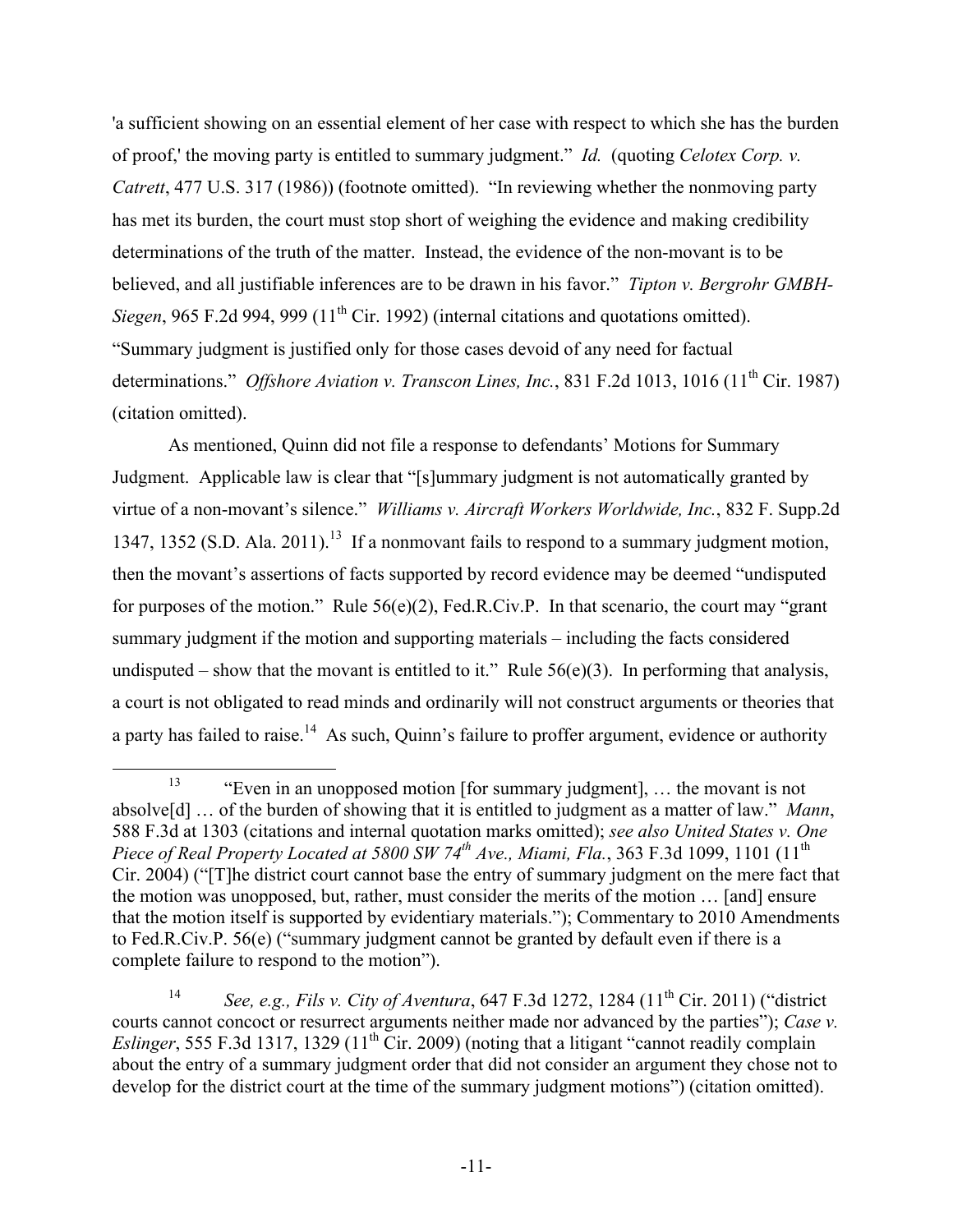in response to defendants' Rule 56 Motions is at his peril. Such an omission imparts no burden on this Court to "fill in the blanks" in the legal analysis and briefing on his behalf.<sup>15</sup> Nor will the Court scour uncited portions of the record in search of evidence that might bolster plaintiff's position. *See, e.g.,* Rule 56(c)(3)("[t]he court need consider only the cited materials" on summary judgment); *King v. ST Aerospace Mobile, Inc.*, 2013 WL 2635926, \*1 n.1 (S.D. Ala. June 11, 2013) ("This Court will not scour uncited portions of these exhibits in hopes of unearthing potentially helpful factual nuggets that the parties have not addressed.").

# *B. Plaintiff's Negligence/Wantonness Claims.*

In Counts Four and Five of the Complaint, Quinn alleges state-law claims of negligence and wantonness against all defendants. As articulated in the Complaint, Quinn's theory is that defendants were negligent in that they "had a duty to accept and apply Plaintiff's mortgage payments toward principal and interest on Plaintiff's loan," yet they breached that duty. (Complaint, ¶¶ 22-23.) Quinn's wantonness claim is similar, inasmuch as he alleges that these purported "negligent acts … were carried out consciously and knowingly by the Defendants with reckless disregard for the consequences."  $(Id, \P 25.)^{16}$  Thus, the crux of Counts Four and Five is Quinn's contention that defendants should have accepted, applied and credited his mortgage payments in a timely and accurate manner, and that their alleged failure to do so breached a duty of care owed to him and caused him to incur damages.

Under any reasonable reading of Counts Four and Five, Quinn seeks to hold defendants liable for negligently and/or wantonly servicing his mortgage loan. On summary judgment,

<sup>&</sup>lt;sup>15</sup> *See, e.g., Resolution Trust Corp. v. Dunmar Corp.*, 43 F.3d 587, 599 (11<sup>th</sup> Cir. 1995) ("There is no burden upon the district court to distill every potential argument that could be made based upon the materials before it on summary judgment. … Rather, the onus is upon the parties to formulate arguments ….") (citations omitted); *Godfrey v. Nationwide Vinyl Siding & Home Imp., LLC*, 912 F. Supp.2d 1320, 1330 (S.D. Ala. 2012) ("On summary judgment, the Court cannot 'fill in the blanks' to formulate a legal argument that a party has not."); *Minemyer v. B-Roc Representatives, Inc.*, 695 F. Supp.2d 797, 809 (N.D. Ill. 2009) ("[T]his is an adversarial system. It is not a court's task to research legal arguments on a party's behalf").

<sup>&</sup>lt;sup>16</sup> For both Count Four and Count Five, Quinn maintains that defendants' conduct damaged him by causing him to be accused of being in default on the loan, to face liability for additional fees and costs in the loan balance, to incur legal fees and other financial losses, to have his property placed in foreclosure proceedings, and to suffer "severe mental anguish and emotional distress." (*Id.*, ¶ 23.)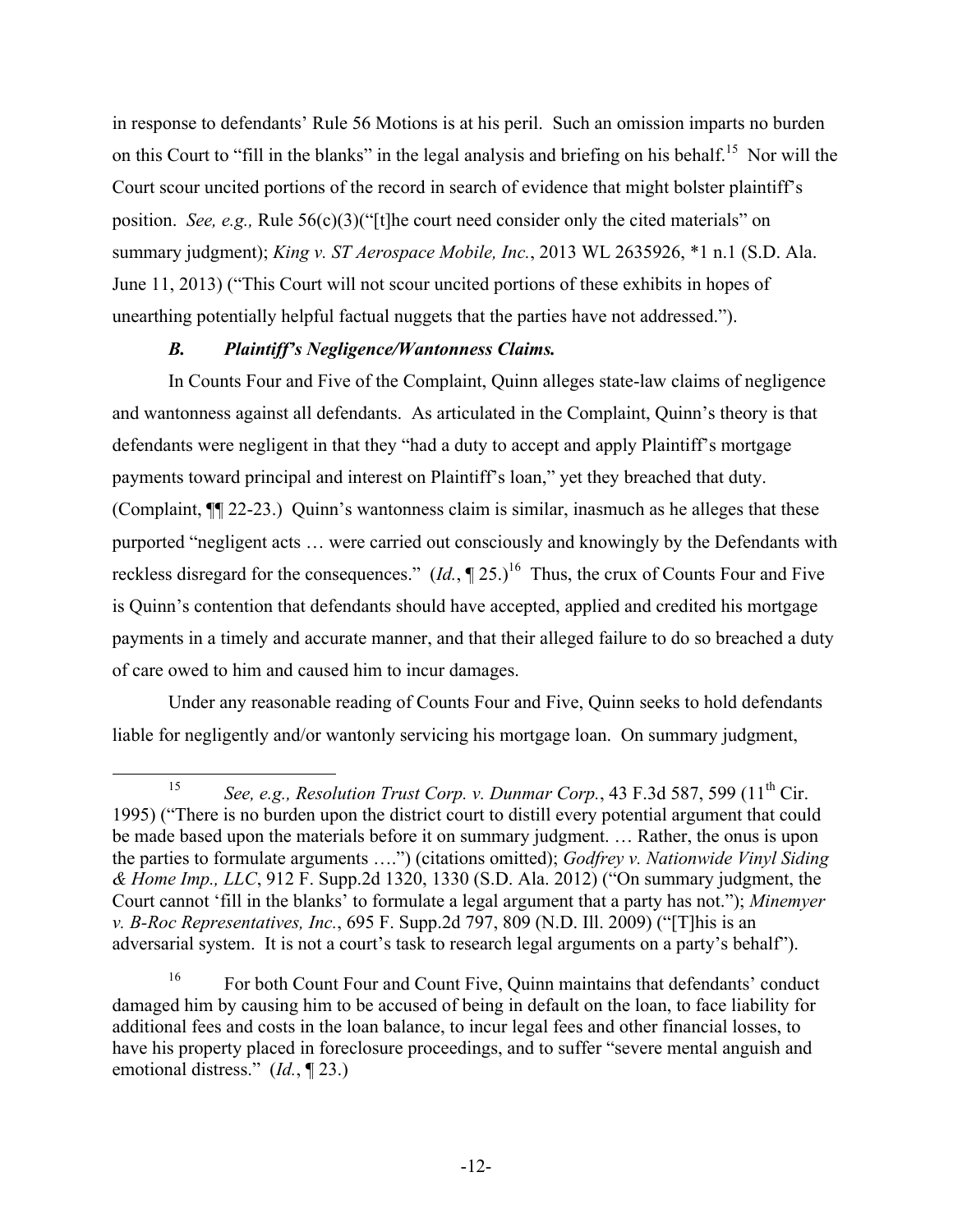Saxon, Ocwen and Deutsche Bank correctly argue that these claims suffer from an insuperable legal defect. Specifically, numerous recent authorities have held that Alabama law does not recognize a cause of action for negligent or wanton servicing of a mortgage that results in economic damages. *See Wallace v. SunTrust Mortg., Inc.*, --- F. Supp.2d ----, 2013 WL 5422799, \*9 (S.D. Ala. Sept. 26, 2013) ("Recent federal precedent interpreting Alabama law has uniformly found that no cause of action for negligent or wanton servicing of a mortgage account exists under Alabama law, at least in the absence of personal injury or property damage ...."); *Selman v. CitiMortgage, Inc.*, 2013 WL 838193, \*5 (S.D. Ala. Mar. 5, 2013) (same); *Webb v. Ocwen Loan Servicing, LLC*, 2012 WL 5906729, \*7 (S.D. Ala. Nov. 26, 2012) ("under Alabama law a cause of action for negligent servicing of a mortgage against Ocwen cannot be maintained where the damages are economic"); *Deutsche Bank Trust Company Americas v. Garst*, 2013 WL 4851493, \*9 (N.D. Ala. Sept. 11, 2013) (recognizing and joining "emerging consensus that Alabama law does not recognize a cause of action for negligent or wanton mortgage servicing," because claims related to performance under a mortgage agreement must be brought under contract law, damages for mortgage servicing are typically economic, and there is a "plethora of alternative avenues for relief in 'negligent mortgage servicing' cases") (citation and internal quotation marks omitted); *Costine v. BAC Home Loans*, 946 F. Supp.2d 1224, 1234 (N.D. Ala. 2013) ("The Court agrees with the Middle District of Alabama's recent assessment that Alabama law does not recognize a cause of action for negligent or wanton mortgage servicing.") (citations and internal quotation marks omitted); *Buckentin v. SunTrust Mortg. Corp.*, 928 F. Supp.2d 1273, 1290 (N.D. Ala. 2013) ("Any obligations Defendant owed to Plaintiffs arose from the mortgage agreement, not from the duty of reasonable care generally owed to members of the public. … Plaintiffs' negligence and wantonness claims are not actionable under Alabama law."); *Blake v. Bank of America, N.A.*, 845 F. Supp.2d 1206, 1210-11 (M.D. Ala. 2012) ("Alabama law does not recognize a cause of action for negligent or wanton mortgage servicing"). "These decisions soundly reject the availability of negligence or wantonness claims under Alabama law in circumstances similar to those before this Court, and emphasize that mortgage servicing obligations are a creature of contract, not of tort, and stem from the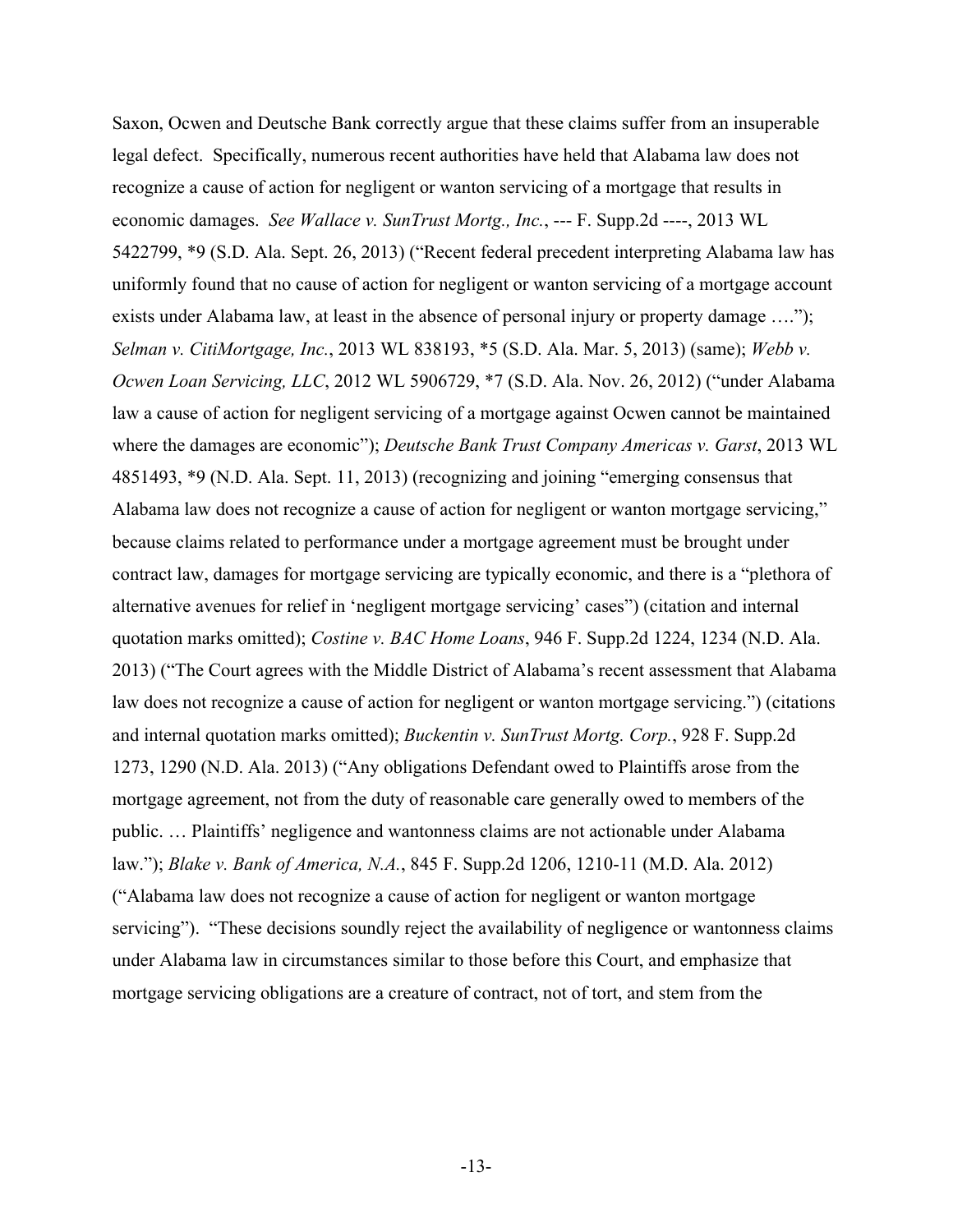underlying mortgage and promissory note executed by the parties, rather than a duty of reasonable care generally owed to the public." *Wallace*, 2013 WL 5422799 at \*9. 17

In short, Quinn's claims that defendants negligently or wantonly serviced his mortgage loan (resulting in payments not being accepted or properly applied to his account) are not viable under Alabama law. Defendants are entitled to summary judgment on these causes of action, and Counts Four and Five are **dismissed**.

## *C. Plaintiff's Other Claims for Relief.*

Defendants also move for summary judgment on the other causes of action asserted in Quinn's Complaint, including his claim for declaratory relief (Count One), his claim for injunctive relief (Count Two), and his demand for an accounting (Count Three). The Court will consider each of these claims in turn.

With respect to Count One, Quinn asks for a declaratory judgment "that Plaintiff was never in default on his mortgage payments to Defendants, or, in the alternative, that any default by Plaintiff was caused by Defendants' error and that Plaintiff is not financially liable to Defendants for any costs, penalties, or late fees resulting from said default." (Complaint, at 3.) Considerable summary judgment evidence supports defendants' position that no such declaratory judgment should be entered. As discussed in detail *supra*, defendants' record evidence shows that Quinn fell behind on his mortgage payments in 2008 and 2009, that Saxon offered and he accepted the Repayment Plan in April 2009 to get his loan account back on track, that Quinn

<sup>&</sup>lt;sup>17</sup> To be sure, this line of cases leaves open the possibility of a cognizable claim for negligent/wanton mortgage servicing in cases involving personal injury or property damage. Quinn alleges in his Complaint that he "suffered severe mental anguish and emotional distress" as a result of defendants' purported negligent or wanton servicing of his mortgage. (Doc. 1-1, at 13, ¶¶ 23, 26.) This allegation does not save Counts Four and Five by bringing "personal injury" damages into play. After all, Alabama law forbids "[d]amages for mental anguish … for negligence except when the plaintiff has suffered a physical injury as a result of the negligent conduct or was placed in an immediate risk of physical injury by that conduct." *Brown v. First Federal Bank*, 95 So.3d 803, 818 (Ala.Civ.App. 2012); *see also AALAR, Ltd., Inc. v. Francis*, 716 So.2d 1141, 1147 (Ala. 1998) (explaining that Alabama law "limits recovery for emotional injury to those plaintiffs who sustain a physical injury as a result of a defendant's negligent conduct, or who are placed in immediate risk of physical harm by that conduct"). Quinn's allegations in his pleading do not satisfy this threshold, and he has identified no evidence in the summary judgment record that would do so; therefore, mental anguish damages are unavailable with respect to Counts Four and Five.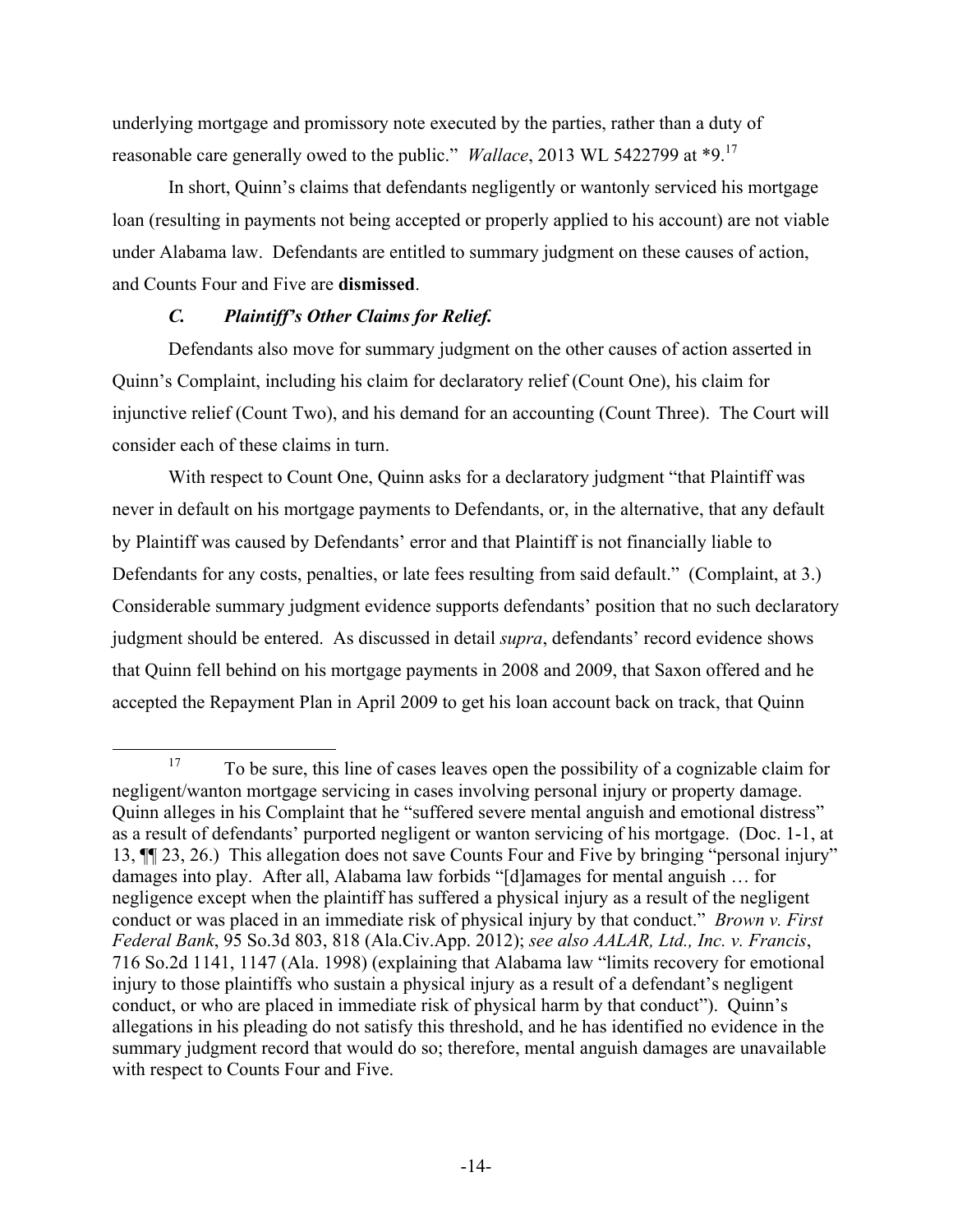admitted to a default of nearly \$7,500 in April 2009, that Quinn failed to satisfy his obligations under the Repayment Plan, that Saxon canceled the Repayment Plan for that reason, that Quinn promised Saxon representatives that he would make additional payments by specific dates but failed to follow through, that Saxon declared the loan to be in default in October 2009, that servicing of the loan was transferred to Ocwen in December 2009, and that Quinn did not cure the default in his subsequent dealings with Ocwen. These facts (on which defendants rely, which are supported by the record, and which the Court deems admitted for summary judgment purposes pursuant to Rule 56(e)(2), Fed.R.Civ.P., because plaintiff failed properly to address them) directly undermine Quinn's position that he "was never in default on his mortgage payments" or "that any default by Plaintiff was caused by Defendants' error." Accordingly, Quinn is not entitled to a declaratory judgment from this Court declaring that he was never in default or that any default was defendants' fault. Pursuant to Rule 56(e)(3), defendants' Motions for Summary Judgment are **granted** as to Count One.

In Count Two, the Complaint alleges that Deutsche Bank "intends to sell, and unless restrained will sell the Property on August 30, 2012," and that "[t]he proposed sale of the Property is wrongful and should be enjoined." (Complaint,  $\P\P$  16-17.) No other injunctive relief is referenced or demanded in Count Two. Of course, August 30, 2012 came and went more than a year and a half ago; therefore, plaintiff's request to enjoin any foreclosure sale from occurring on that date is **moot**. Even if Count Two is read expansively to encompass an unasserted claim for permanent injunction barring defendants from foreclosing on Quinn's home, summary judgment would remain appropriate. Simply put, defendants' evidence (which is considered undisputed pursuant to Rule  $56(e)(2)$ ) establishes that any contemplated foreclosure of the residence is not "wrongful." The mortgage that Quinn executed on February 28, 2007 specifically provided that if he defaulted on the loan and failed to cure such default in a timely manner after notice, "Lender at its option … may invoke the power of sale." (Anderson Decl., Exh. A, at ¶ 22.) Defendants' evidence shows that happened here, inasmuch as Quinn defaulted on his loan obligations, was given notice and an opportunity to cure the default, and failed to cure the default in a timely manner. As such, defendants' invocation of the power of sale was not wrongful, but was expressly authorized by the underlying loan documents that Quinn signed. Defendants' Motions for Summary Judgment are **granted** as to Count Two, inasmuch as the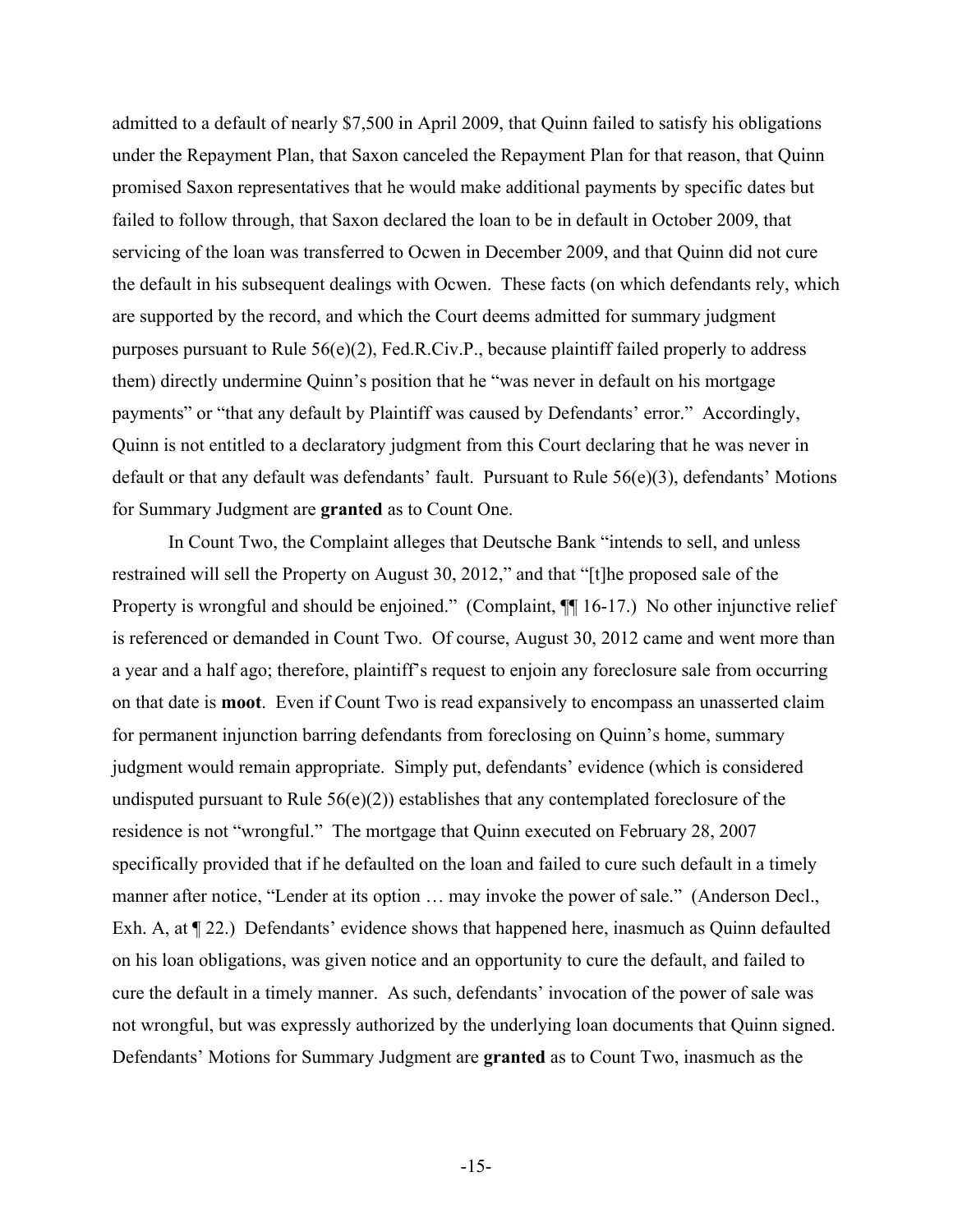requested injunctive relief is moot and, even if it were not, is contrary to record facts deemed admitted for purposes of summary judgment.

Finally, defendants have moved for summary judgment on Count Three, which is a statelaw claim styled "Demand for an Accounting." In that cause of action, Quinn demands that defendants "provide a detailed accounting of Plaintiff's mortgage loan" and also "provide an accounting showing what the current status of the loan would be if the Defendants had accepted all payments tendered by Plaintiff." (Complaint, at 4.) Under Alabama law, the remedy of an accounting is equitable, committed to the discretion of the court, and typically available only in narrow circumstances, none of which are present here. *See McDuffie v. Holland*, 690 So.2d 386, 390 (Ala.Civ.App. 1996) ("When the equitable jurisdiction of the trial court is invoked, the trial court has much discretion in determining whether to order an accounting."); *Farr v. Southern Supply Co.*, 44 So.2d 247, 248 (Ala. 1950) ("A party is entitled to an equitable accounting ... where  $\dots$  there are circumstances of great complication, or difficulties in the way of adequate relief at law.") (citation and internal quotation marks omitted); *Dewberry v. Bank of Standing Rock*, 150 So. 463, 466 (Ala. 1933) ("The essentials of a bill for accounting may be generally stated, as that where the remedy at law is inadequate, the account is mutual and complicated; or the defendant is guilty of fraud or wrongdoing; or where discovery is needed; or where such accounting is incidental to some other relief.").

Through the benefit of discovery in this litigation (and, in Saxon's case, detailed payment information that Saxon sent to Quinn back in May 2010), Quinn has already received detailed accountings from defendants about his loan, including what payments were received and how defendants credited them. It would thus serve no equitable purpose to order defendants to provide "a detailed accounting of Plaintiff's mortgage loan" to Quinn at this time. Moreover, because Quinn was in default of the loan and his April 2010 payment was properly rejected by Ocwen as inadequate to cure the default, it would be a waste of everyone's time and resources to compel Ocwen to "provide an accounting showing what the current status of the loan would be" if Ocwen had accepted that payment. The Court will not indulge hypotheticals and counterfactual scenarios in doling out equitable relief. Quinn defaulted on his loan and has already received the information he seeks from defendants as to the accounting of his payments and loan balances. On these facts (which are deemed undisputed for summary judgment purposes pursuant to Rule 56(e)(2)), the Court will not exercise its discretion in equity to order a